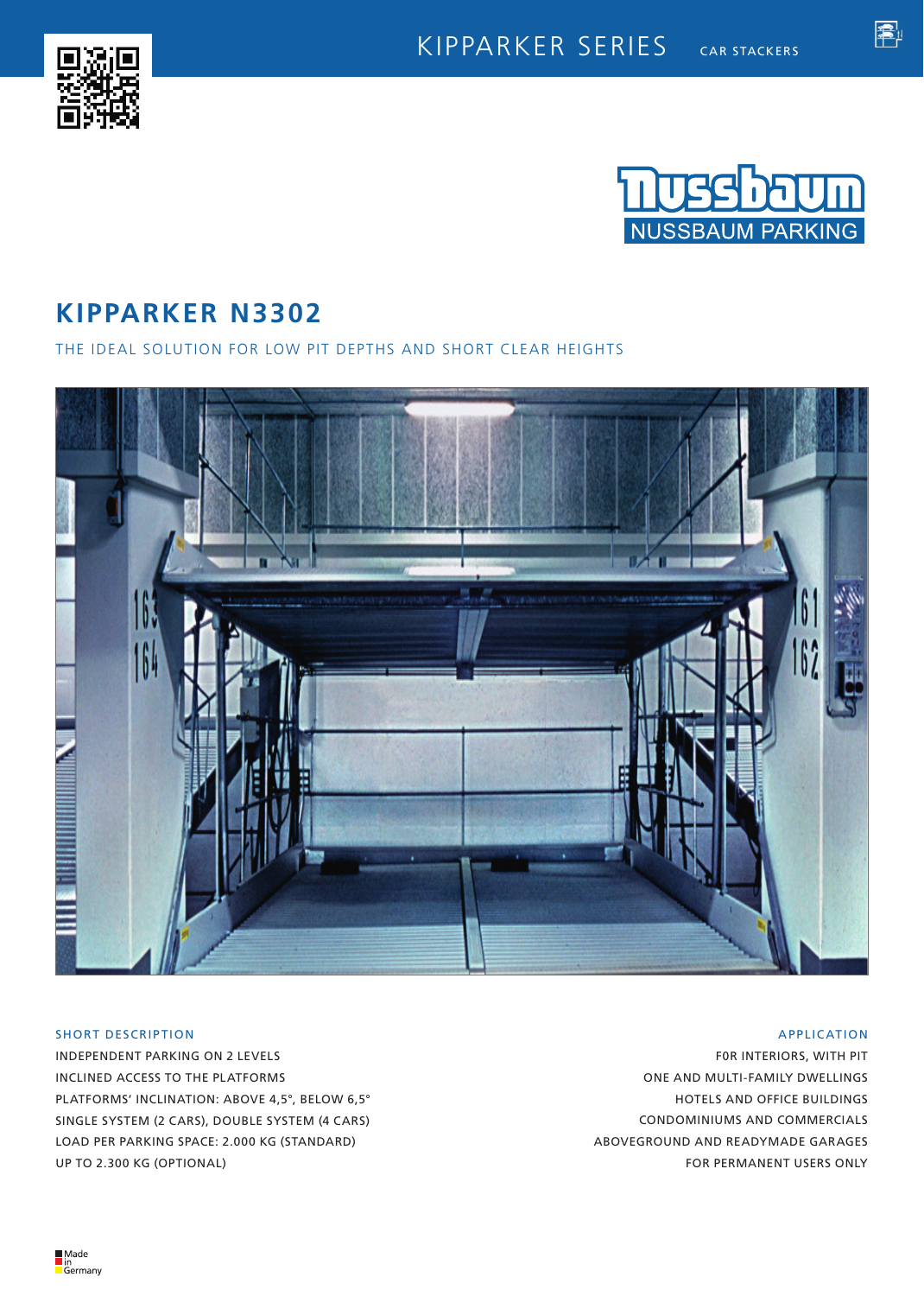

for 4 cars for 2 cars

#### NOTE

The total height of the car including roof rail and antenna fixture must not exceed the maximum car height mentioned in the table below. Standard cars do not feature sport equipment (e.g. spoiler, etc.).



Pit length 530 cm, for a 500 cm car. Further pit lengths, e.g. 540 cm, available on request

Load per parking space: max. 2.000kg, wheel load: max. 500kg. **N3302-S**: Optional max. 2.300 kg, wheel load: max. 575 kg.

| <b>PIT DEPTH</b><br><b>FRONT (GT-F)</b> | PIT DEPTH<br>BACK (GT-B) | <b>CLEAR HEIGHT</b><br>(CH) | CAR HFIGHT<br><b>BELOW</b> | CAR HEIGHT<br><b>ABOVE</b> | CLEAR HEIGHT<br>ESTATE (CH) | <b>FSTATE HEIGHT</b><br><b>BELOW (CH)</b> | <b>ESTATE HEIGHT</b><br>ABOVE (CH) |
|-----------------------------------------|--------------------------|-----------------------------|----------------------------|----------------------------|-----------------------------|-------------------------------------------|------------------------------------|
| 155                                     | 150                      | from $295$                  | 154                        | from $150$                 | 310                         | 154                                       | from $150$                         |
| 160                                     | 155                      | from 305                    | 157                        | from $155$                 | 320                         | 157                                       | from $155$                         |
| 170                                     | 165                      | from 315                    | 165                        | from $165$                 | 330                         | 165                                       | from $160$                         |

Estate cars shall not be parked on the upper platform unless the clear height, after control, allows it.

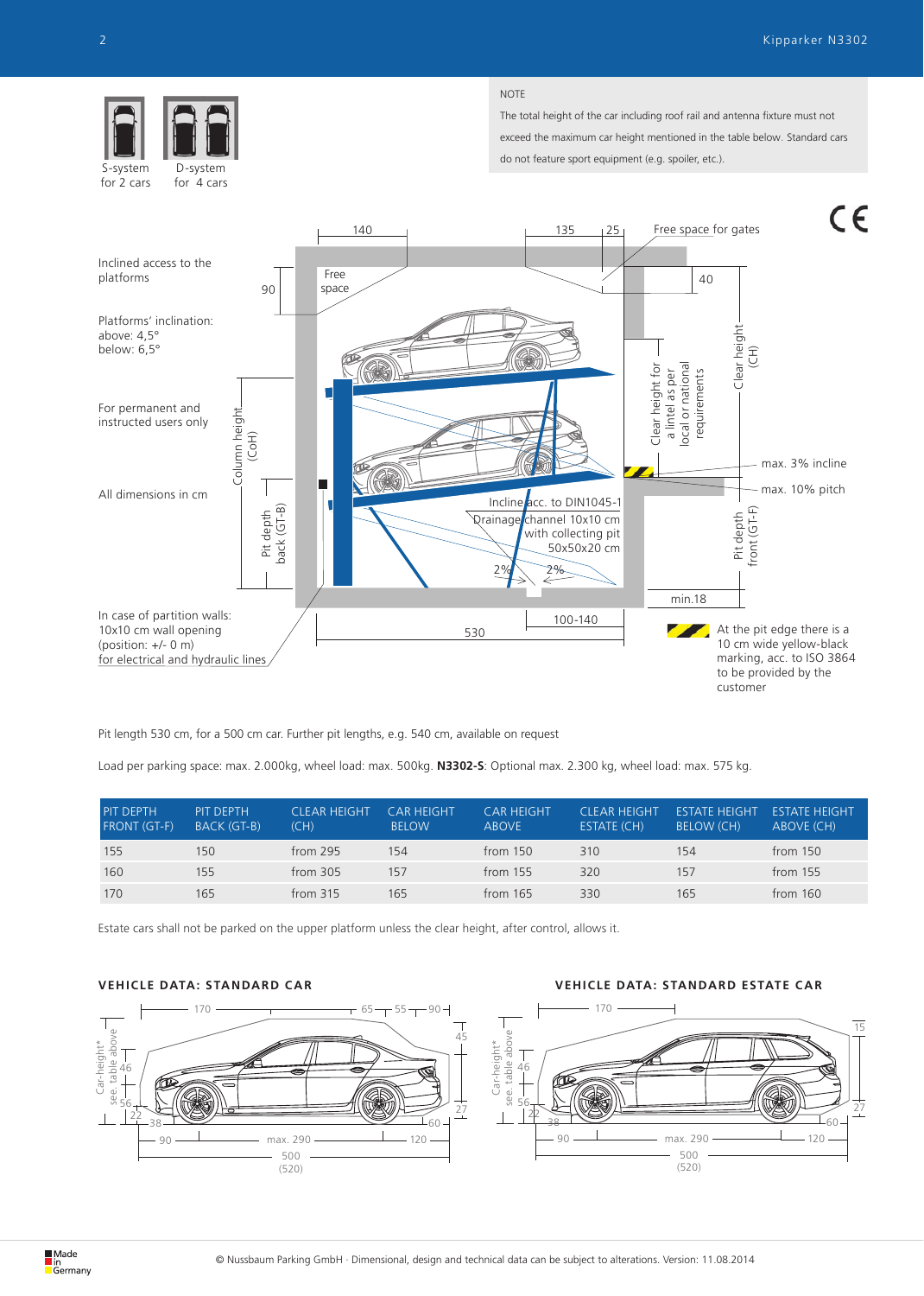## **ELECTRICAL INSTALLATION AND FOUNDATION LOADS**

#### **Services covered by the NUSSBAUM Company Installation diagram**

| POS. |        | <b>QUANTITY DESCRIPTION</b>                                            |
|------|--------|------------------------------------------------------------------------|
|      | 1x     | Hydraulic power unit with three-phase mo-<br>tor 230/400V, 50Hz, 3,0kW |
|      | 1x     | Control cable 4G1 (Control by standard key-<br>operated switch)        |
| Β    | option | Control cable 4G1 (by lockable switch)                                 |
|      | 1x     | Operation segment 1                                                    |
| 5    | 1x     | Operation segment 2                                                    |

Positions 1 to 5 are covered by the Nussbaum company unless otherwise agreed in the offer or in the contract.



#### **Bauseitige Leistungen**

|                                                                                                                        | <b>POSITION</b>           | <b>FREQUENCY</b>                                        |
|------------------------------------------------------------------------------------------------------------------------|---------------------------|---------------------------------------------------------|
| Electricity meter                                                                                                      | in the supply line        |                                                         |
| Blade fuse or circuit breaker 3x 16A, slow acc. to DIN VDE 0100 part 430                                               | in the supply line        | 1x power unit                                           |
| Supply line 5x 2,5mm <sup>2</sup> (3 PH + N + PE) with marked leads + protective earth conductor                       |                           |                                                         |
| Lockable network facility (main control switch)                                                                        | near power unit           | 1x power unit                                           |
| Supply line 5x 2,5mm <sup>2</sup> (3 PH + N + PE) with marked leads + protective earth conductor                       | to the power unit         | 1x power unit                                           |
| Foundation earth electrodes                                                                                            | pit floor corner          |                                                         |
| Equipotential bonding according to DIN EN 60204 from the connector of the<br>foundation earth electrodes to the system |                           | 1x system                                               |
|                                                                                                                        | POS. QUANTITY DESCRIPTION | to the mains switch 1x power unit<br>at the column foot |

## **FOUNDATION LOADS AND CONSTRUCTION**

Foundation and pit walls must be planned so that they can absorb the loads of the parking system according to the schematic diagram shown below. All forces are discharged to the ground by base plates with a minimum area of 150cm<sup>2</sup>.

The base plates of the parking system are fastened with metal heavy duty anchor bolts; the borehole is approx. 14cm deep. Optionally the base plates can be fastened using shear connectors, e. g. in case of watertight concrete or increased sound insulation. The clarification of the fastening methods shall be provided by the customer, if necessary, the shear connectors can be delivered against surcharge.

Foundation, walls and ceilings shall be realized by the customer and completed prior to assembly start and must be true to size, clean and dry. Floor and walls (below the entrance level) made of armoured concrete, concrete quality at least: C25/30.

| 유규<br>$\hat{\mathbf{T}}$ <sup>F3</sup> | $R_{F2}^{\bullet}$<br>F3介    | $\overline{C}$<br>$f$ F3 | D<br>F2F1<br>F3介     |          |                    |
|----------------------------------------|------------------------------|--------------------------|----------------------|----------|--------------------|
| OF4                                    | F <sub>4</sub> O             | OF4                      | F4O                  | $R_{F2}$ | $F6$ $\Rightarrow$ |
| OF5                                    | F <sub>5</sub> O             | OF <sub>5</sub>          | F <sub>5</sub> O     |          |                    |
| $\Psi$ F6                              | F6J                          | $J_{FB}$                 | $F6\sqrt{1}$         | F1       | F5<br>F4           |
|                                        | 7,51<br>(Installation width) | 7,5                      | (Installation width) |          | 280<br>370         |
|                                        |                              |                          |                      |          | 530 (540)          |

| <b>LOADS</b><br>F. | S-SYSTEM<br>2.000KG | <b>D-SYSTEM</b><br>2.000KG | S-SYSTEM<br>2.300KG | Dimensions in cm.                        |
|--------------------|---------------------|----------------------------|---------------------|------------------------------------------|
| F1                 | 13 kN               | 30 kN                      | 16 kN               | All Dimensions are                       |
| F <sub>2</sub>     | $+/- 2$ kN          | $+/- 2$ kN                 | $+/- 3$ kN          | minimum dimensi-                         |
| F <sub>3</sub>     | $2$ kN              | $7$ kN                     | $3$ kN              | ons. Tolerances to                       |
| F4                 | 8 kN                | 15 kN                      | 10 kN               | be cosidered addi-<br>tionally. See page |
| F <sub>5</sub>     | 10 kN               | 10 kN                      | 12 kN               | "width dimensions                        |
| F <sub>6</sub>     | $+/- 5$ kN          | $+/- 10$ kN                | $+/- 6$ kN          | for garages".                            |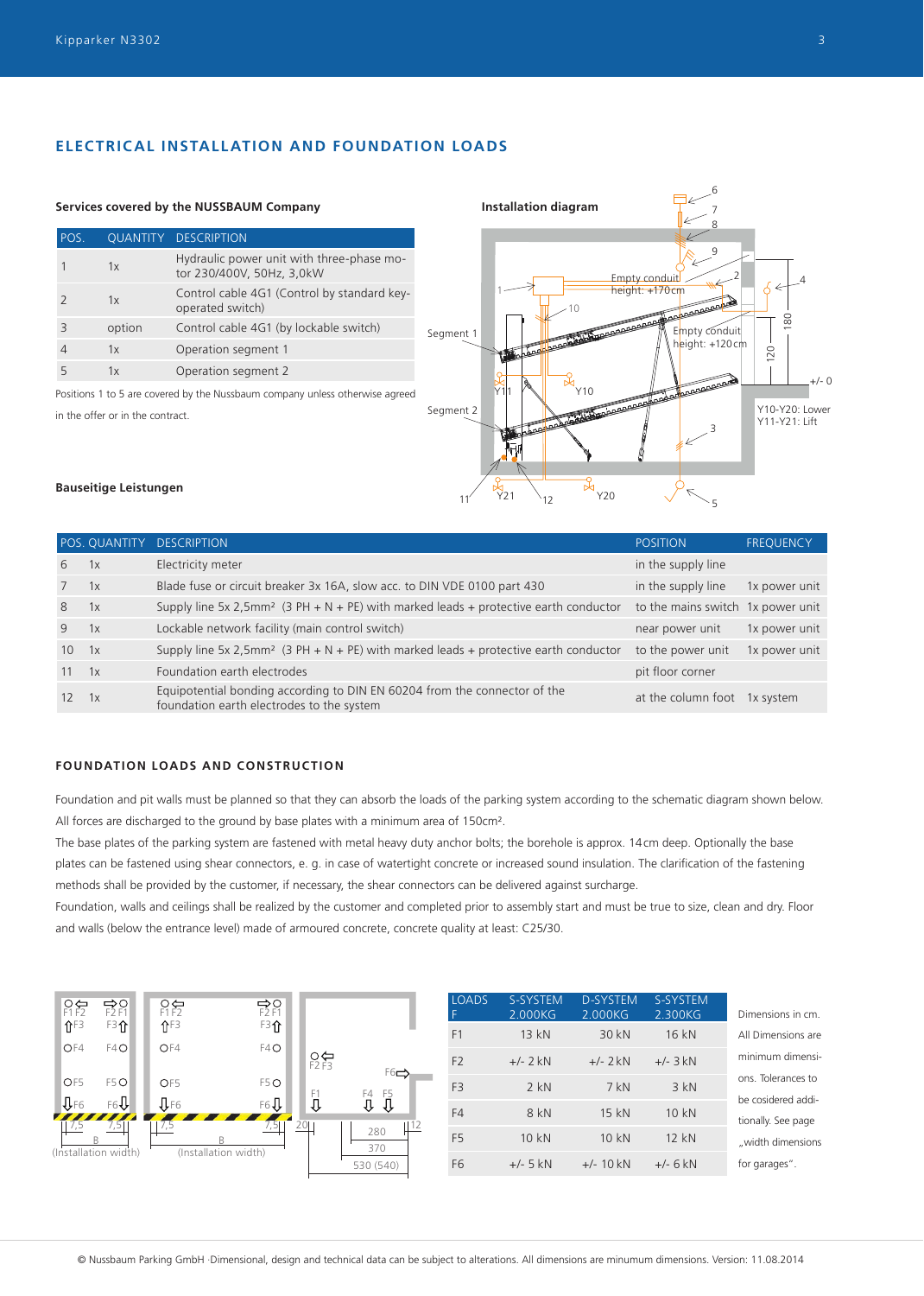## **WIDTH DIMENSIONS FOR GARAGES**

All dimensions in cm. All dimensions are minimum dimensions. Advice for planning and tendering: Generally masonry and concrete works are to be conducted according to the German norm VOB/C (DIN 18330 and DIN 18331). In the mentioned norm are pointed the tollerances that are to be fulfilled according to DIN 18202. In this norm are defined the maximum permissible dimension variations as exceedance and shortfall of the nominal size. The nominal size should be planned in order to meet the minimum dimensions necessary for the parking system.

## **PARTITION WALLS**





#### Single system for 2 cars Double system for 4 cars Double system + single system for 6 cars



Driving lane width acc. to country specific regulations.

| <b>CLEAR PLAT-</b><br><b>FORM WIDTH</b> | <b>INSTALLATION</b><br><b>WIDTH B</b> | <b>CLEAR PLAT-</b><br><b>FORM WIDTH</b> | <b>INSTALLATION</b><br><b>WIDTH B</b> | <b>CLEAR PLAT-</b><br><b>FORM WIDTH</b> | <b>INSTALLATION</b><br><b>WIDTH B</b> |
|-----------------------------------------|---------------------------------------|-----------------------------------------|---------------------------------------|-----------------------------------------|---------------------------------------|
| 230                                     | 260                                   | 460                                     | 490                                   | $460 + 230$                             | 750                                   |
|                                         |                                       | 470                                     | 500                                   | $\bullet$                               |                                       |
| 240                                     | 270                                   | 480                                     | 510                                   | 480+240                                 | 780                                   |
|                                         |                                       | 490                                     | 520                                   | $\bullet$                               |                                       |
| 250                                     | 280                                   | 500                                     | 530                                   | $500 + 250$                             | 810                                   |
|                                         |                                       |                                         |                                       |                                         |                                       |
| 270                                     | 300                                   |                                         |                                       |                                         |                                       |

**BUILDING PILLARS INSIDE AS WELL AS IN FRONT OF THE PIT**





Single system for 2 cars Double system for 4 cars Double system + single system for 6 cars



CLEAR PLAT-FORM WIDTH B1 B2 CLEAR PLAT-FORM WIDTH B1 B2 CLEAR PLAT-FORM WIDTH B1 B2 230 255 245 460 485 475 460+230 745 735 470 495 485 • 240 265 255 480 505 495 480+240 775 765 490 515 505 • 250 275 265 500 525 515 500+250 805 795 270 295 285

Note: the dimensions reported do not include the space necessary for the power unit. During the planning phase please add the dimensions for the power unit incl. control cabinet.

1–2 systems: 65 x 25 x 60 cm 3–5 systems: 115 x 25 x 60 cm Driving lane width acc. to country specific regulations.

\* Building supports from 20cm width: no restrictions on the clear platform width acc. to the specifications in the charts.

• Intermediate stages can be combined at will.

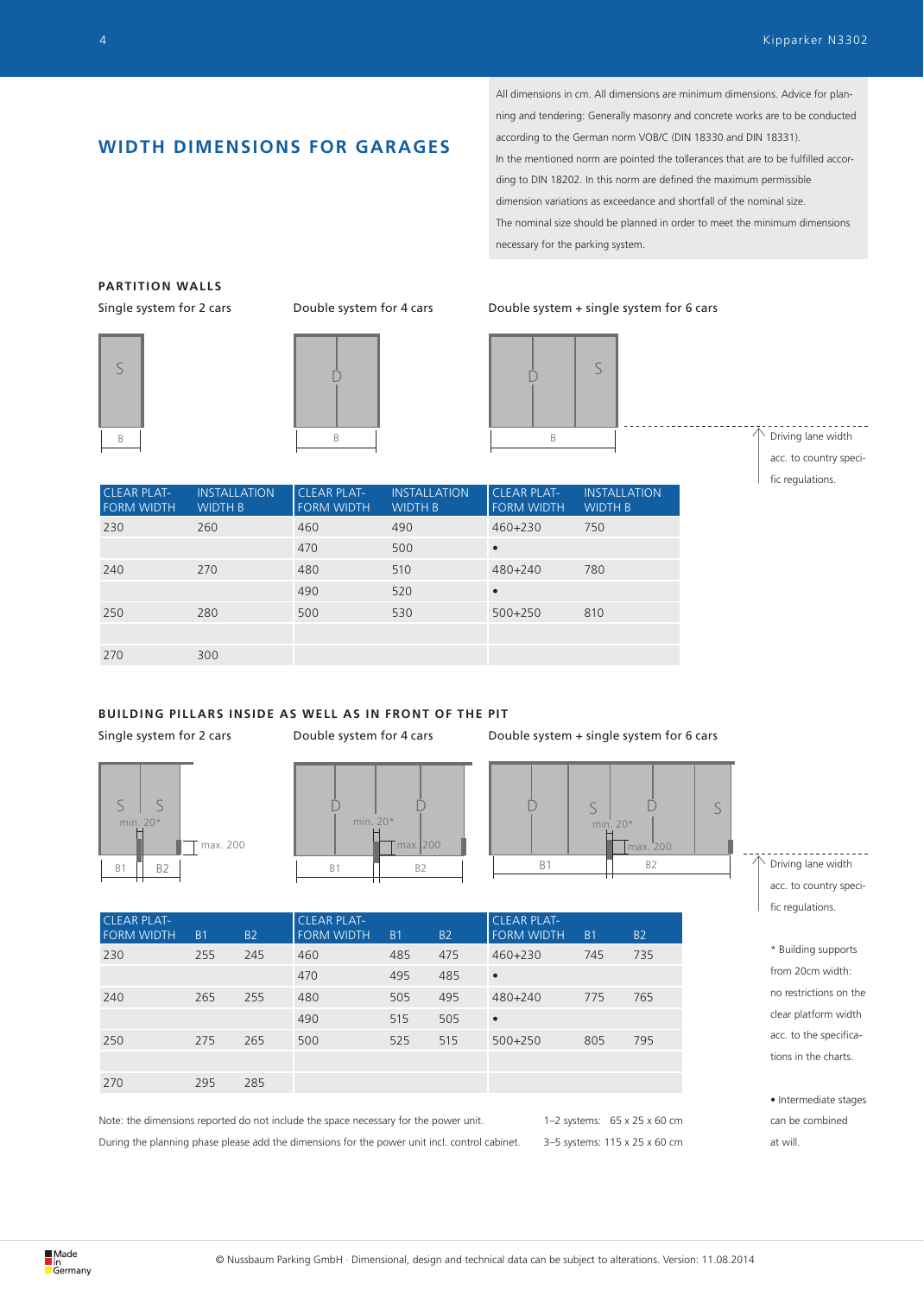## **WIDTH DIMENSIONS FOR GARAGES WITH GATES**

All dimensions in cm. All dimensions are minimum dimensions. Advice for planning and tendering: Generally masonry and concrete works are to be conducted according to the German norm VOB/C (DIN 18330 and DIN 18331). In the mentioned norm are pointed the tollerances that are to be fulfilled according to DIN 18202. In this norm are defined the maximum permissible dimension variations as exceedance and shortfall of the nominal size. The nominal size should be planned in order to meet the minimum dimensions necessary for the parking system.

## **SINGLE AND DOUBLE GARAGE**

Single system for 2 cars





Double system for 4 cars

 $TA =$  seat engaging surface for gates. Dimensions to be agreed on site with gate manufacturer.

Driving lane width acc. to country specific regulations.

| <b>CLEAR PLAT-</b><br><b>FORM WIDTH</b> | <b>INSTALLATION</b><br><b>WIDTH B</b> | <b>DRIVE-IN</b><br><b>WIDTH DB</b> | <b>CLEAR PLAT-</b><br><b>FORM WIDTH</b> | <b>INSTALLATION</b><br><b>WIDTH B</b> | <b>DRIVE-IN</b><br><b>WIDTH DB</b> |
|-----------------------------------------|---------------------------------------|------------------------------------|-----------------------------------------|---------------------------------------|------------------------------------|
| 230                                     | 260                                   | 230                                | 460                                     | 490                                   | 460                                |
|                                         |                                       |                                    | 470                                     | 500                                   | 470                                |
| 240                                     | 270                                   | 240                                | 480                                     | 510                                   | 480                                |
|                                         |                                       |                                    | 490                                     | 520                                   | 490                                |
| 250                                     | 280                                   | 250                                | 500                                     | 530                                   | 500                                |
|                                         |                                       |                                    |                                         |                                       |                                    |
| 270                                     | 300                                   | 270                                |                                         |                                       |                                    |

## **GARAGES WITH SINGLE AND DOUBLE GATES**

Single system for 2 cars

Double system for 4 cars





Driving lane width

acc. to country specific regulations.

| <b>CLEAR PLAT-</b><br><b>FORM WIDTH</b> | <b>INSTALLATION</b><br><b>WIDTH B</b> | <b>DRIVE-IN</b><br><b>WIDTH DB</b> | <b>CLEAR PLAT-</b><br><b>FORM WIDTH</b> | <b>INSTALLATION</b><br><b>WIDTH B</b> | <b>DRIVE-IN</b><br><b>WIDTH DB</b> |
|-----------------------------------------|---------------------------------------|------------------------------------|-----------------------------------------|---------------------------------------|------------------------------------|
| 230                                     | 260                                   | 230                                | 460                                     | 490                                   | 460                                |
|                                         |                                       |                                    | 470                                     | 500                                   | 470                                |
| 240                                     | 270                                   | 240                                | 480                                     | 510                                   | 480                                |
|                                         |                                       |                                    | 490                                     | 520                                   | 490                                |
| 250                                     | 280                                   | 250                                | 500                                     | 530                                   | 500                                |
|                                         |                                       |                                    |                                         |                                       |                                    |
| 270                                     | 300                                   | 270                                |                                         |                                       |                                    |
|                                         |                                       |                                    |                                         |                                       |                                    |

Note: the dimensions reported do not include the space necessary for the power unit. During the planning phase please add the dimensions for the power unit incl. control cabinet.

1–2 systems: 65 x 25 x 60 cm 3–5 systems: 115 x 25 x 60 cm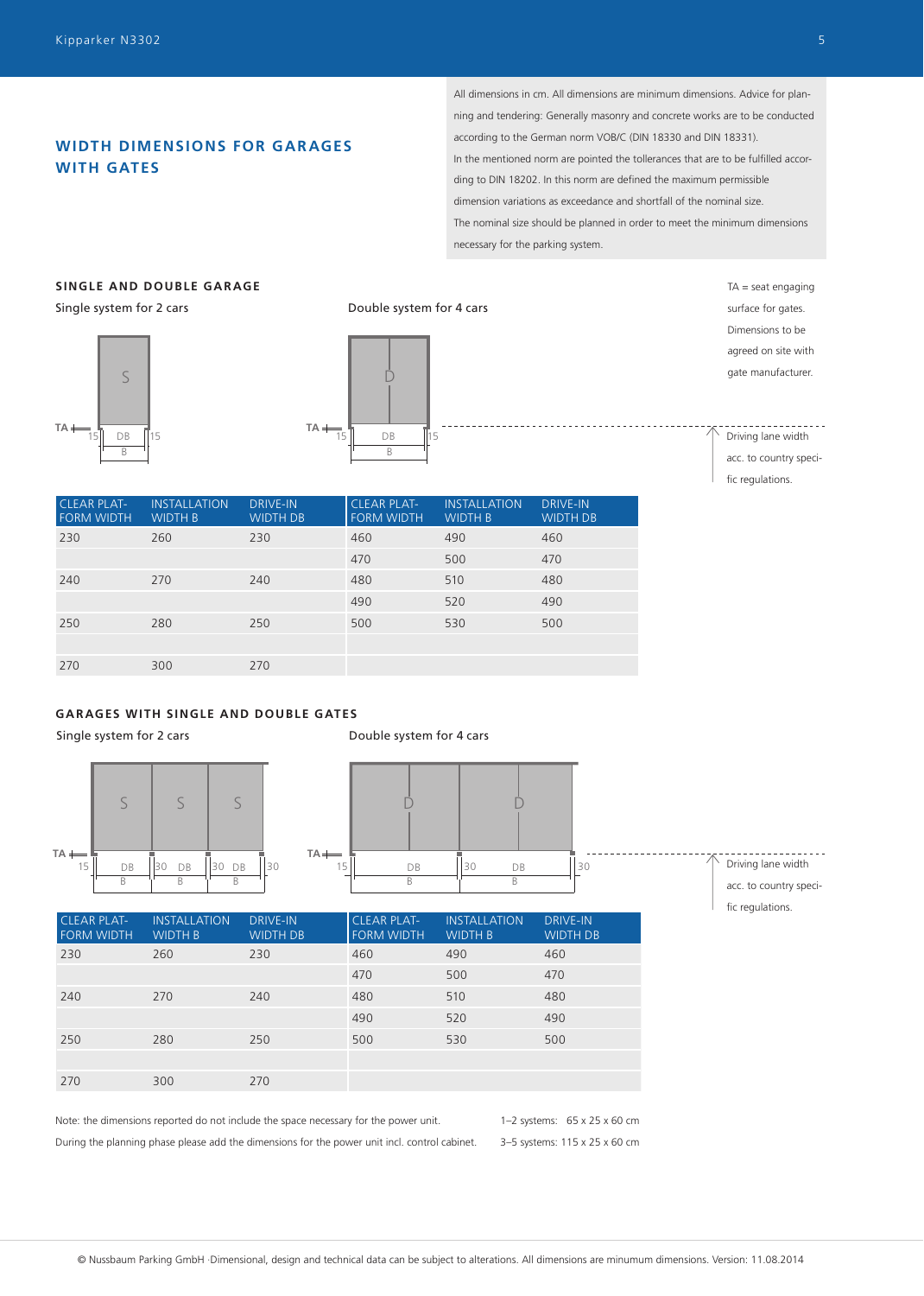#### NOTE

We suggest periodical maintainance, care and cleaning. Take advantage of NUSSBAUM maintainance agreements.

## **STANDARD FEATURES – IN THE SCOPE OF DELIVERY**

## **COMPONENT PARTS**

Single system: consisting of 2 Platforms, 2 packed columns with hydraulic cylinders, lifting slide and hydraulic block, 2 rigid pillars

#### and/or:

Double system: consisting of 4 Platforms, 2 packed columns with hydraulic cylinders, lifting slide and hydraulic block, 2 rigid pillars between both platforms.



Platforms with sidewalls and driving sheets made of trapezoidal sheet.

## **DIMENSIONS OF THE SYSTEM**

Standard system Parking space length: 500 cm Parking space width: 230 cm (for max. 190 cm wide cars) Parking space height: 150 cm Pit depth: 155/150 cm

Load per parking space: 2.000 kg.

#### **KEY SWITCH**



Control unit composed of key-switch with Emergency-off in dead-man's control and with cabling to the hydraulic power unit.

## **HYDRAULIC POWER UNIT INCL. ELECTRICAL SWITCH BOX**

#### Power unit "Silencio"



With hydraulic canalization and with cabling to the main control switch. (The under oil unit is not loud thanks to the motor-pumps-combination that absorbs sound and insulates form noise). Electrical switch box included in delivery.

Measurements of the power unit: 1–2 systems: 65 x 25 x 60 cm 3–5 systems: 115 x 25 x 60 cm.

The power unit will be placed in the pit between 2 systems on an approx. 2 m high pillar or, if there is no space avauilable, it will be fastened to the wall. In case of single installations we can also optionally deliver a mobile power unit, installed on the lower platform, on its front left side.

### **CORROSION PROTECTION**

#### C3-Line

For Regions with average snowfall and hu-Note: midity levels (the standard in Germany).

#### C2-Line

Recommended only for regions with small or no snowfall and low humidity levels.

## **ELEC TRIC AL INSTALL ATION**

For a list of services and interfaces please see the respective Table in this brochure.

## **DOCUMENTATION**

Brief operating instructions (fastened to the control unit), documentation (test book and operating instructions).

#### **SAFETY DEVICES**

• Synchronization unit to guarantee synchronous run even in case of irregular load distribution.



- Wedge to help position the vehicle.
- Safety device to avoid lowering in case of pipeline rupture.
- Fastening of the parking system and hydraulic power unit with stud-bolts, electrical cabling fastened with impact dowels.
- Handrails on the platforms where necessary to avoid danger of falling down from the system.

- Safety fences against shear and crushing points are a priority and must be provided by the customer.
- Hydraulic package "Parallelbetrieb": Symoultaneous lowering of 2 or more systems per power unit with appropriate pump capacity.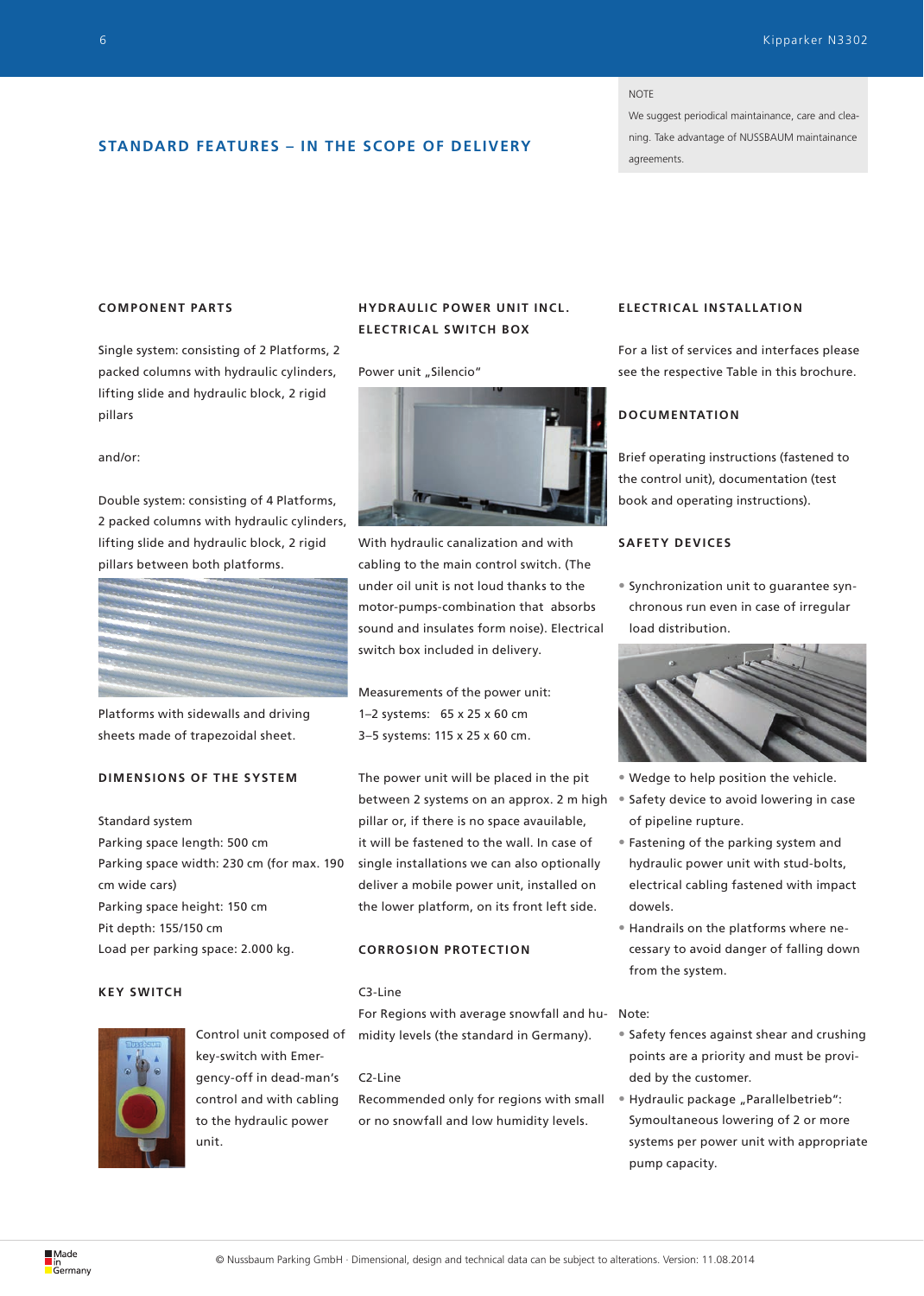## **WIDTH DIMENSIONS FOR GAR AGES WITH GATES**

#### **NOTE**

We suggest periodical maintainance, care and cleaning. Take advantage of NUSSBAUM maintainance agreements.

#### **DIMENSIONS OF THE SYSTEM**

Parking space length: 510 cm Parking space widths: 240 to 250 cm (S-system up to 270 cm) Parking space height: up to 165 cm Pit depths: 160/155 cm or 170/165 cm.

Fastening of the parking system with chemical anchors in case of heighthened foundation requirements.

#### **VEHICLE WEIGHT**

Higher load per parking space S-system: up to 2.300 kg

## **BERLIN CONTROL UNIT/ FIRE BRIGADE**



Berlin control unit with weatherproof casing and pillar

- Control unit consisting of a lockable key switch (key can be taken off only in the basis position) with emergency-off in dead-man's control. Lifting and lowering by using the respective button.
- Weatherproof casing for the key switch.
- Supporting pillar for the key switch.

## **DRIVING SHEETS**



Upper platforms with Aluminium-bulb plates driving sheets and special driving wedge to help position the vehicle.

#### **EXTRA SOUND INSULATION**



Sound insulation hood for the power unit

#### Airborne noise package

For the power unit to reduce the airborne noise.

Structure/borne noise package Measures to reduce the sound propagation from the parking system to the building.

#### Note

• In order to comply with the DIN 4109/A1 Table 4 - requirements for the allowed noise level in areas in need of protection from noises coming from the technical equipment, the perimetral parts of the garage building shall be built with a sound reduction index Rw´ of at least 57 dB.

#### **GAR AGE GATES' INSTALL ATION**

Ramp if doorjambs are missing for the installation of the door slide rails. The pit must then be at least 535 cm long.

#### **CORROSION PROTECTION**

C4-Line: driving sheets powdered on both sides

for regions with highly corrosive humidity levels.

#### **CATWALK**



Catwalk on trapez. sheet for more walking comfort

Catwalk on trapezoidal sheet flooring for better walking comfort

Positioned on the left side of the parking space. 1,5 mm galvanized sheet, coined surface area. The catwalk is bolted to the driving sheet.

### **HYDRAULIC**

- HVLP 32-330 oil for extreme temperature variations.
- Heated hydraulic power unit.